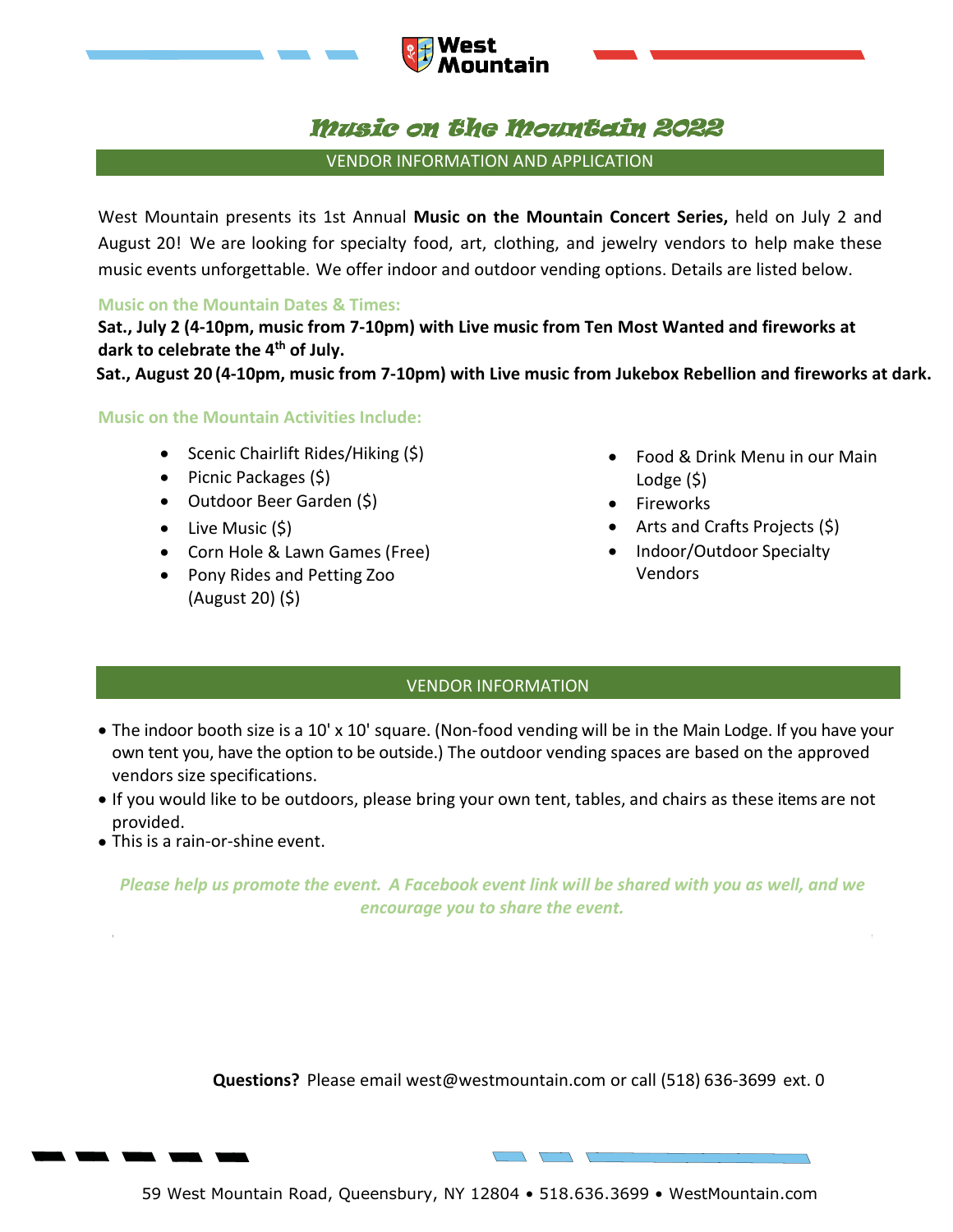

*If you are a specialty vendor interested in vending at our Music on the Mountain events, please complete and return the following vending application by June 1, 2022. Once approved, we will confirm your application and payment via email. All vendors will be selected by June 15, 2022.*

#### MUSIC ON THE MOUNTAIN 2022 VENDING APPLICATION

#### **PLEASE SELECT HOW MANY DAYS YOU WILL BE VENDING:**

| <b>Days Vending</b>     | <b>Electrical Fee</b> | 10 x 10 Booth | <b>Total Amount Due</b> |
|-------------------------|-----------------------|---------------|-------------------------|
| 1 day $(7/2$ OR $8/20)$ | \$25                  | \$125         |                         |
| 2 days (7/2 AND 8/20)   | \$40                  | \$175         |                         |

**Please circle the dates you will be vending: 7/2, 8/20**

| <b>Business Name:</b>            |          |  |  |
|----------------------------------|----------|--|--|
|                                  |          |  |  |
| <b>Email address (REQUIRED):</b> | Website: |  |  |
| <b>Phone number:</b>             |          |  |  |
| Type of vending:                 |          |  |  |

**Plans for vending** *(what type of items will you be selling, displaying, promoting, please list*):

• Booth fees are non-refundable in the case of inclement weather or if the vendor cancels within 4 weeks of the event.

• West Mountain reserves the right to make changes to booth locations.

• West Mountain/Apex Capital LLC reserves the right to deny applications for any reason. If an application is denied, a refund will be issued.

## IMPORTANT INFORMATION

### **SET UP AND TAKE DOWN**

• Please check in at the Front Desk from 2:30-3pm in the Main Lodge.

• Set up is from 3-4pm; We will be opening the parking lot at 4pm for the event. Please have your space ready by 4pm.

• You will be able to drive into the round-about by the Main Lodge to unload. After unloading, all vendors are required to park in the main parking lot within walking distance.

• Take down is from 10-10:30pm. Please do not begin packing up until 10pm.

## **PERMITS**

• If selling food or beverage, you will need the proper permits. We will require a copy of your permits with the application. If you are unsure about the proper permit to obtain, please contact us.

• If selling items, you will need to register to collect sales tax and display your Certificate of Authority in your booth.



59 West Mountain Road, Queensbury, NY 12804 • 518.636.3699 • WestMountain.com

 $\sqrt{2}$